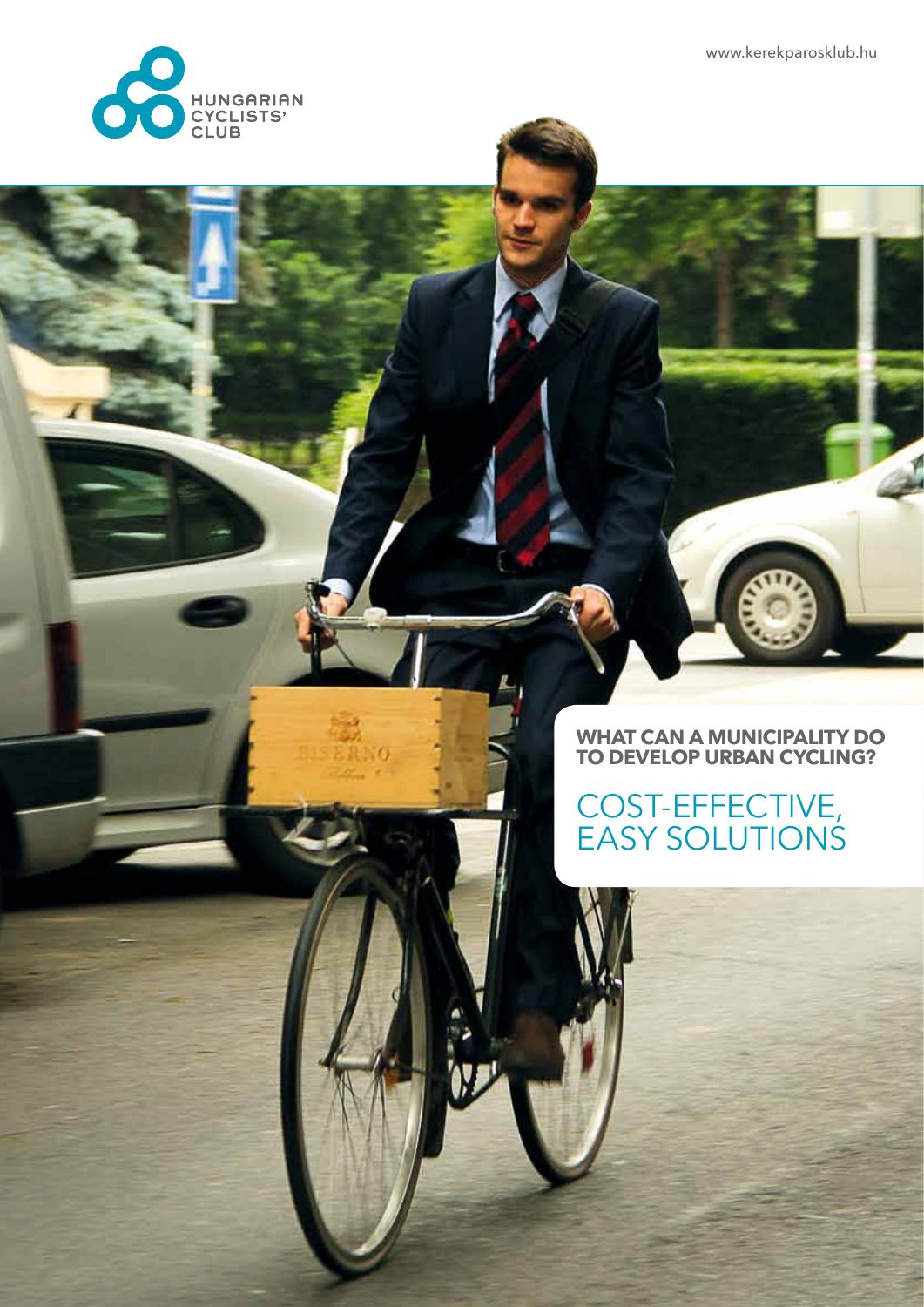### **WHAT CAN A MUNICIPALITY DO TO DEVELOP URBAN CYCLING?**

**There are many kinds of bicyclefriendly transport facilities that can be implemented with a little effort yet support urban cycling and the development of a liveable city in an effective way. In this publication, we present a variety of examples.** 



#### WHY IS CYCLING GOOD FOR A CITY?

According to the Hungarian Cyclists' Club, cycling should be a mainstream, safe and civically supported mode of transport that enhances the liveability, mobility and economic vitality of the community. Bicycles, used as a complement to public transport, walking and conscientious car use, can become a key mode of local transport. Cycling causes neither noise nor air pollution and takes up little space compared to motor vehicles. In this way, it can improve the quality of air and urban

life. Our aim is to make every destination quickly and safely accessible by bicycle. For this, it is not necessary to create separate cycling facilities. Cities can accomplish the same thing by modifying the existing road network in a bicycle-friendly way. By introducing bicycle-friendly traffic management solutions, even roads that are currently unattractive to cyclists can be made inviting. In densely built-up environments with heavy car traffic it is especially worth promoting cycling.

**When compared to the high costs of motorised transport, cycling can be developed significantly with minimum expenditure. Appropriate investment can increase cycling levels substantially.** 

**It is important to know that the bicycle-friendliness of a community is not measured solely by the length of separated cycling facilities (cycle tracks), but by the size of its bicycle-friendly area. When making bike-friendly improvements, we should not just consider new cycle tracks, because many existing roads are already bicycle-friendly. It is sufficient to improve their bikeability while eliminating critical problems at the same time. As a first step it is advisable to map the bicycle-friendliness of the town, the condition of the existing road network and its suitability for cycling and future development plans.**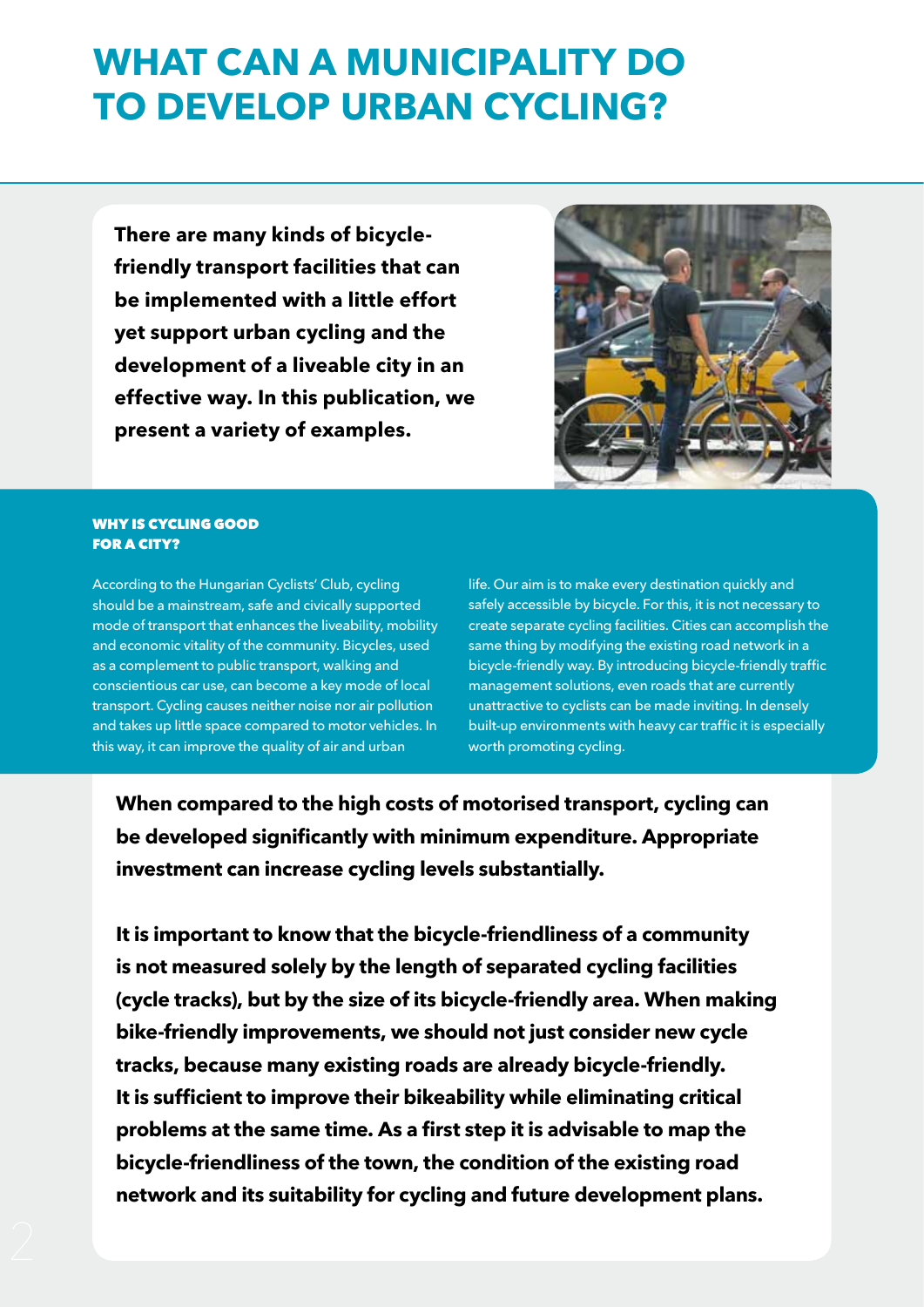# **COST-EFFECTIVE, EASILY APPLIED SOLUTIONS**

#### INVESTMENTS THAT CAN BE IMPLEMENTED FOR NO MORE THAN EUR 35,000

CONSTRUCTING APPROXIMATELY<br>
250 M OF NEW CYCLE TRACKS

O DESIGNATING UP TO 1,500 M OF CYCLE LANES

O OPENING 20 TO 40 KM OF BUS LANES TO **CYCLISTS** 

**O** PAINTING UP TO 50 KM OF SHARROWS

**O PAINTING APPROXIMATELY 45 BIKE BOXES** 

#### WHY IS CYCLING GOOD FOR CAR USERS?

- **O** When more people cycle, congestion decreases, therefore those who really need to drive can do so more easily.
- Visibility is the foundation of traffic safety. With clear and integrated traffic management solutions, motorists and cyclists can see each other and predict each other's presence.





#### According to a study by the Austrian Traffic Club



**CYCLING IS QUICK** IN A CITY FOR TRIPS OF UP TO 5 KM, CYCLING IS THE QUICKEST MODE OF TRANSPORT, AS CYCLISTS DO NOT NEED TO FIND A PARKING SPACE, WAIT IN TRAFFIC JAMS OR WAIT FOR THE BUS.

The costs of setting up a car park and a bike park can differ by a factor of 10. Creating a bike parking spot costs between EUR 70 and 130, while a car parking space may cost EUR 1,300 to 1,500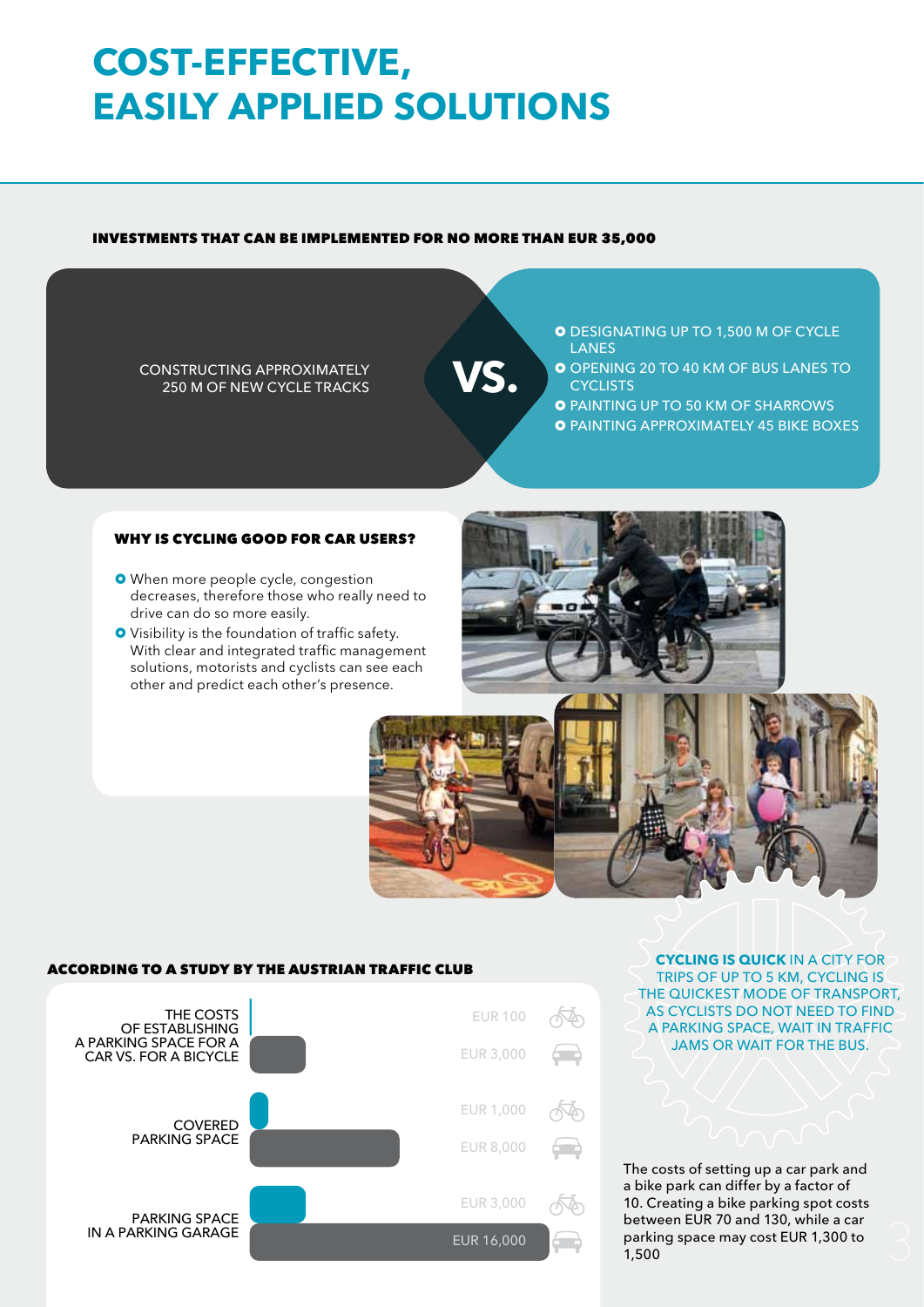### **Bike BOXes**

**A bike box, also called an advanced stop line, is a road marking at a signalised road junction that gives cyclists a head start when the traffic signal changes from red to green. The bike box helps the cyclist to start and to turn left. Cyclists start slowly and their movement is more insecure. With a bike box they can start in front of other vehicles, and their safety is improved because car drivers can see them. Proceeding on the right also becomes safer as drivers expect the cyclist to arrive. It is worth establishing a separate traffic light for cyclists. These allow cyclists to start a couple of seconds earlier than the motorists.**

#### WHY ARE BIKE BOXES GOOD?

- **O** The cyclist becomes visible to the driver and does not have to wait and start next to the car, behind it, or in the blind spot.
- When starting, cyclists are less stable, and it is safer when the motorist can see them well.
- **O** Starting in front of the cars helps the cyclist to get up to the speed of the traffic.
- **O** From the bike box it is possible to turn left, and it also helps those proceeding straight or turning right.





#### WHERE AND HOW CAN BIKE BOXES BE IMPLEMENTED?

- **O** At any intersection with traffic lights.
- A 15 to 20 m cycle lane or sharrow should be established in front of it.
- $\bullet$  It is necessary to revise the traffic signal plan of the intersection and the placement of a separate signal for cyclists can be considered.

**CYCLING IS HEALTHY**  CYCLING IS THE BEST WEIGHT LOSS REGIME AND THE CHEAPEST HEALTH MAINTENANCE TOOL. IT DECREASES THE RISK OF HEART ATTACK AND OTHER DISEASES, REDUCES STRESS AND PROMOTES WELL-BEING.

#### PROPOSITION FOR MUNICIPALITIES:

If possible, set up bike boxes to improve cycling and make it safer. Bike boxes should be considered on the busiest roads. Roadwork projects are a good opportunity to mark bike boxes at intersections.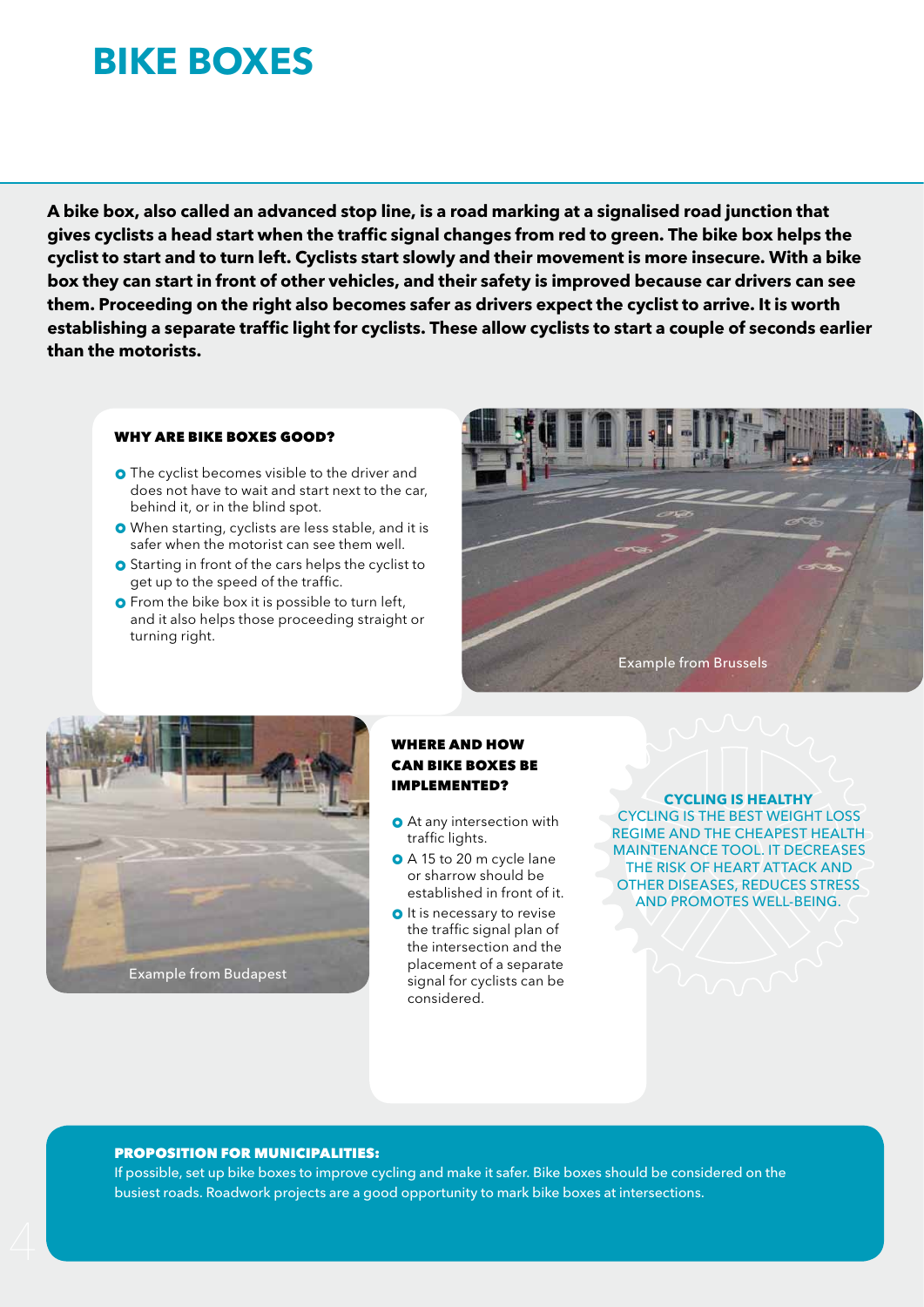### **SHARROWs**

**A sharrow marks the position recommended for cyclists to ride on the carriageway. This sign makes road users aware of the presence of cyclists, increases cooperation and encourages bike use.**

#### WHY ARE SHARROWS GOOD?

- They indicate to cyclists the recommended position and direction for riding.
- **O** They help road users in motor vehicles and on bicycles to see where they should be on the carriageway, especially where there is not enough space to install a cycle lane or its use is not justified.
- **O** They improve the cooperation of all road users and enhance the joint use of carriageways in a safe manner.
- **O** They reduce the risk of dooring in the parking



#### WHERE IS IT GOOD TO INSTALL a SHARROW?

- Mostly in inhabited areas on roads with a speed limit of up to 50 km/h.
- **O** On the side of a wide traffic lane, or in the middle of a narrow traffic lane.
- O On a service road next to the parking lane, at a safe distance from cars.
- **O** At crossings and intersections in the priority direction.
	- O On one-way streets opened for contraflow cycling.
	- **O** In combination with advanced stop boxes.
	- **O** On a road parallel to a bicycle track, where using the bicycle track is not compulsory.



Example from Budapest

Sharrows should be considered along the main roads of a settlement used by cyclists.

Example from Brussels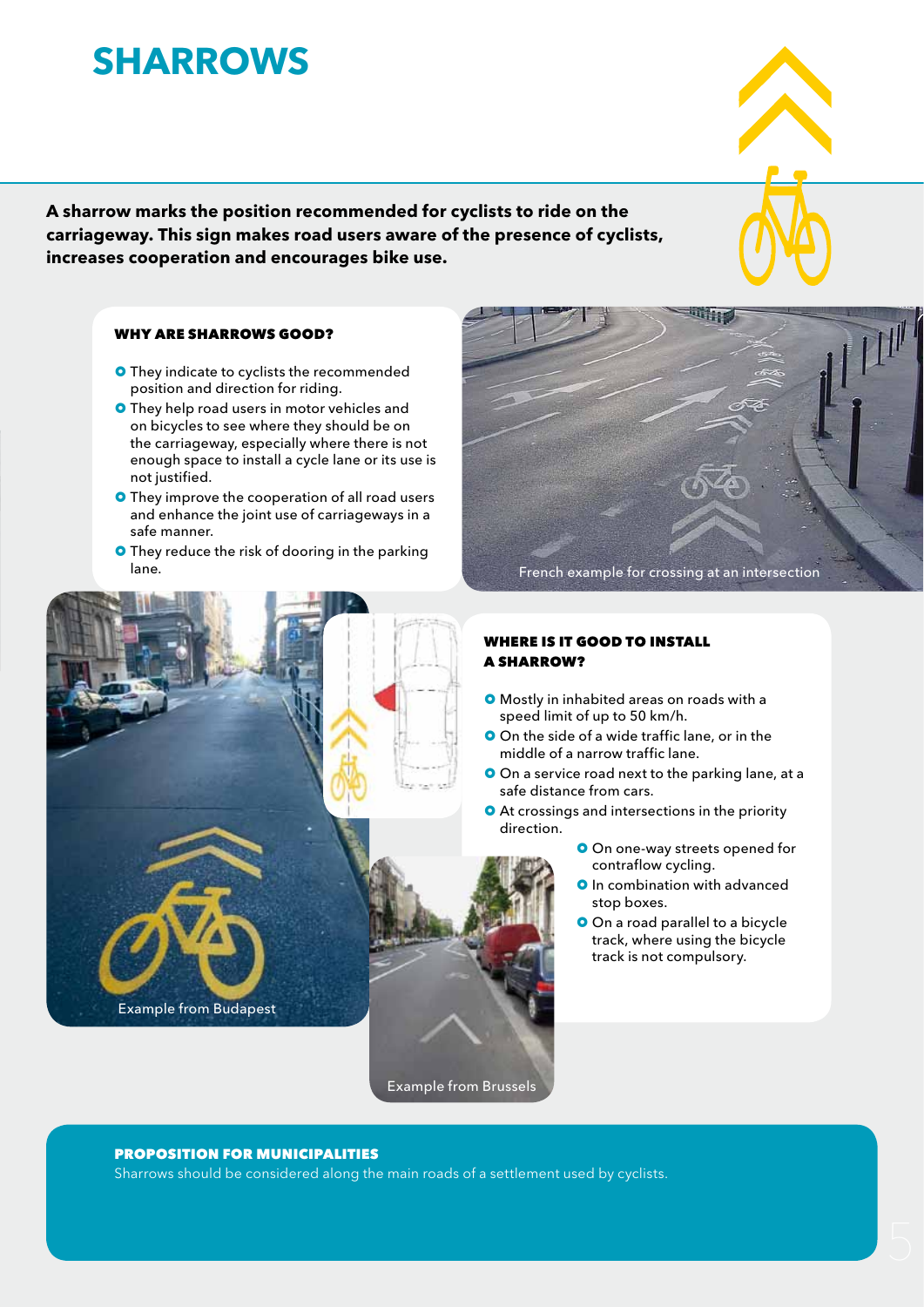# **OPENING UP ONE-WAY STREETS FOR CONTRAFLOW CYCLING TRAFFIC**

**One advantage of a bicycle is that we can reach our destination quickly, without detours. However, this can only be done when the total road network is permeable in every direction. One-way streets cause detours, thus the journey is longer and cycling is less attractive. Besides, one way streets eliminate alternative routes for cyclists seeking to avoid heavy traffic areas. Cyclists may ride opposite the signed direction only when it is designated as shown. The cyclist can ride on the cycle lane on the carriageway, or, when there is no cycle lane, on the right of the carriageway.**



#### WHY IS CONTRAFLOW CYCLING GOOD?

- **O** Cycling is promoted when cyclists are given the shortest distance to their destination.
- **O** It can be implemented with minor intervention and at low cost.
- O On most streets there is enough space for cyclists and car drivers to travel side by side. Where there is a bottleneck, one can pull over to the side of the road and let the other pass. Therefore this solution enhances cooperation.
- There is less risk of an accident as cyclists and drivers are face to face and can see each other.









RECOMMENDED ELEMENTS: Appropriate changes of road markings, street refuges, intersections.

#### APPLICATION PARAMETERS:

In one-way streets contraflow cycling traffic can be approved based on the width of the free carriageway, the speed limit and the volume of traffic.

#### WHERE AND HOW CAN CONTRAFLOW CYCLING BE USED?

- **O** In speed-reduced zones it is advisable to introduce this regulation in a uniform manner on every street.
- When a street is designated for contraflow cycling, the width of the carriageway and the order of parking should be revised.
- **O** Signposts with additional signs exempting cyclists are

#### PROPOSITION FOR MUNICIPALITIES:

Carry out surveys in neighbourhoods with one-way streets, and examine which ones can be adapted for contraflow cycling. To open up one-way streets to contraflow cycling it is advisable to create a plan for the community's entire road network.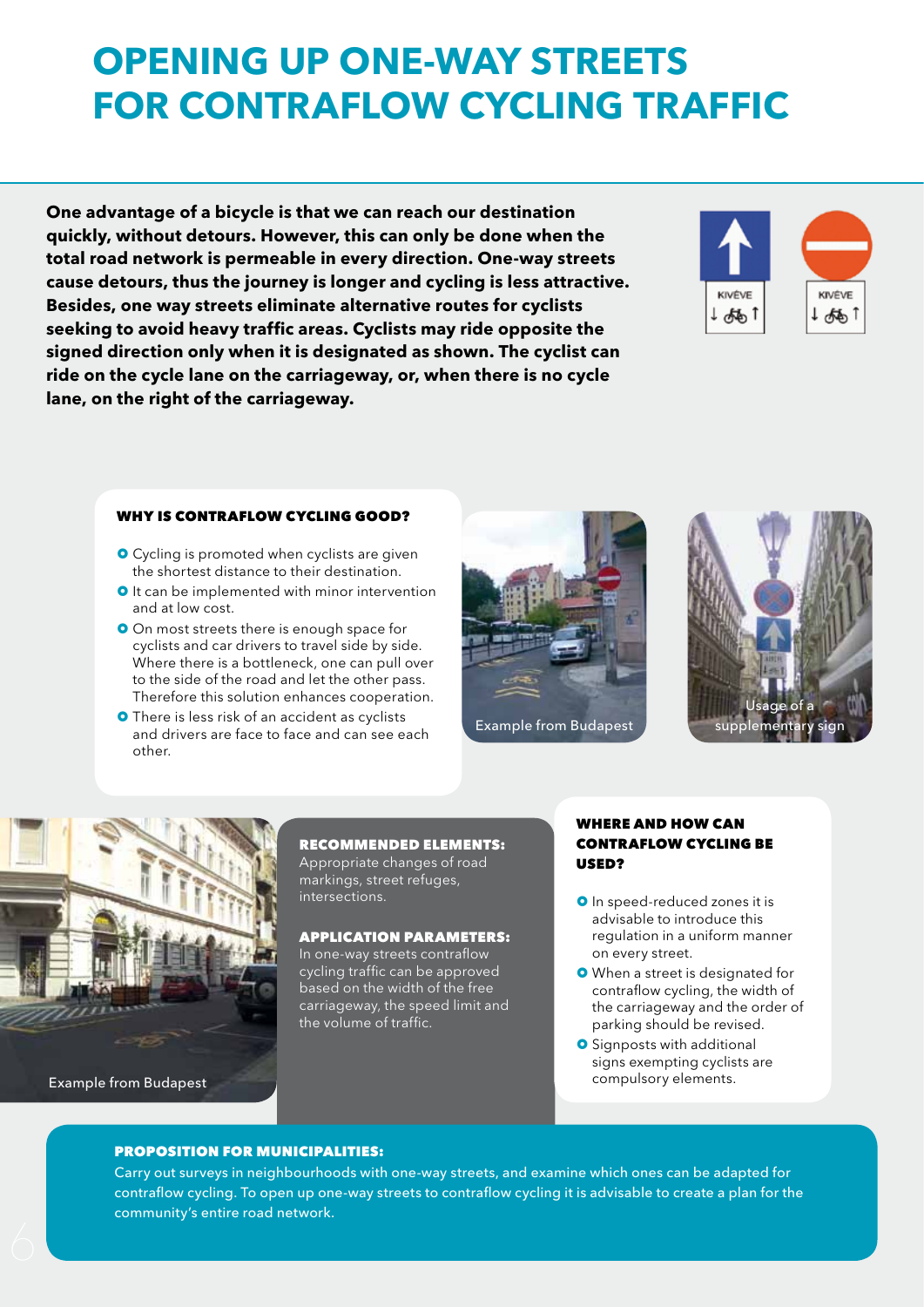### **TRAFFIC CALMING AND SPEED REDUCTION**

**To make a street or a zone bicycle-friendly, countless cost-effective traffic calming methods are available and easily applied. By reducing the speed of motor vehicles, not only is cycling more attractive, but the atmosphere of the street becomes more friendly and liveable. Slower speeds reduce noise and air pollution and lessen the risk of accidents, while residents reclaim the streets. The space previously occupied by loud car traffic is taken over by pedestrians and cyclists.**

#### WHY IS TRAFFIC CALMING GOOD?

- A smaller difference in speed significantly decreases the risk of accidents.
- **O** By reducing environmental impacts, the street becomes more liveable, the atmosphere of the city improves and the turnover of retail outlets increases.
- **O** Conditions for walking and cycling improve.
- **O** Such measures benefit not only road users, but local residents as well.





#### WHAT TOOLS ARE AVAILABLE?

- **O** Reduced-speed zones
- **O** Home zones
- **O** Zones for pedestrians and cyclists
- **O** Access restrictions
- **O** Various physical and optical traffic calming measures



#### PROPOSITION FOR MUNICIPALITIES:

When applying traffic calming measures, take care not to hinder cyclists (e.g. use bicycle-friendly barriers). Banning cycling is only permissible where it is justified and unavoidable.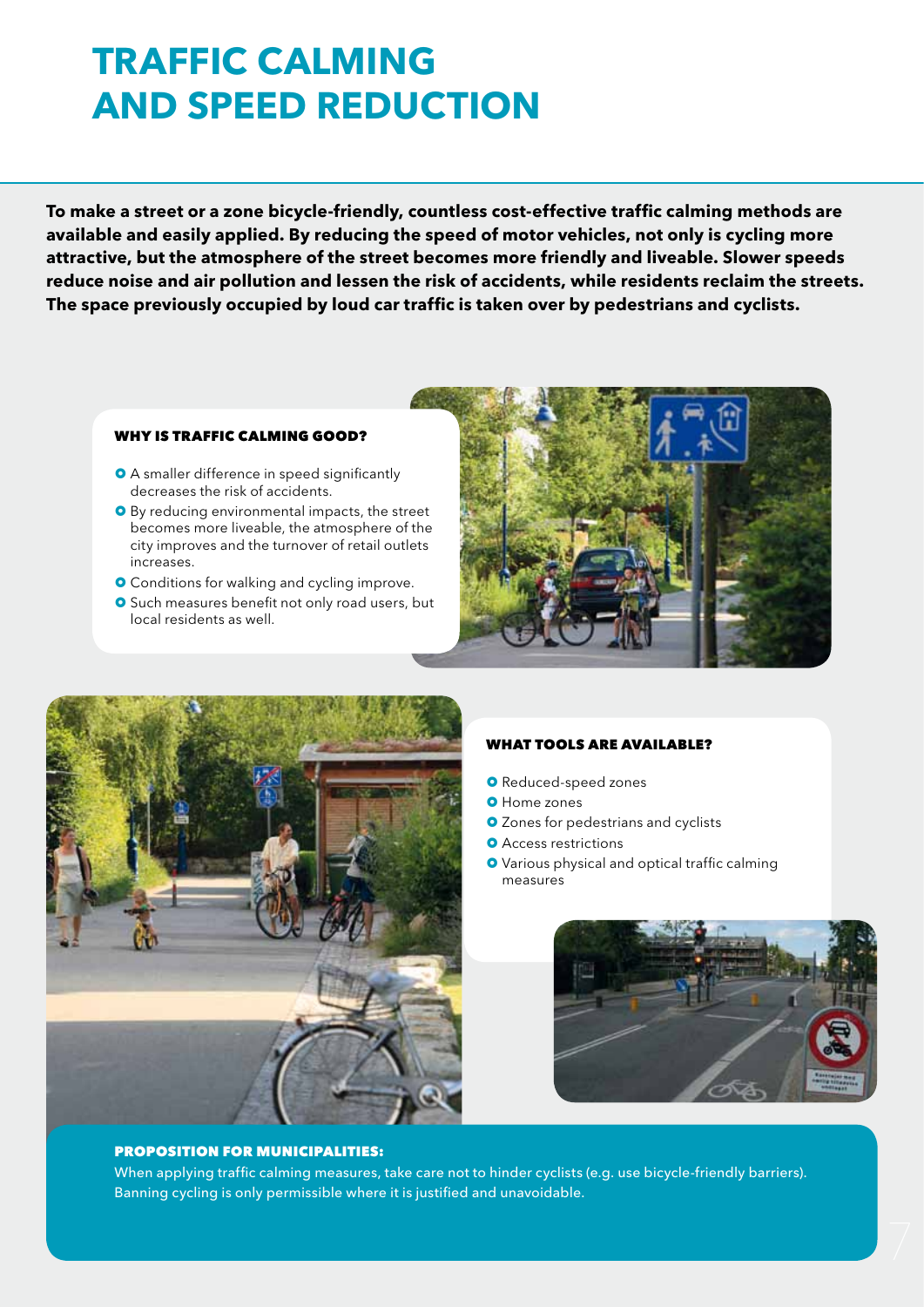### **IMPLEMENTING BUS AND CYCLe LANES**

**Bus lanes allow public transport vehicles to avoid congestion and keep to their timetables. The dedicated infrastructure is by default used only by buses, taxis and motorcyclists. However, based on Hungarian and international experience, in most cases cyclists do not disturb bus traffic. We therefore propose opening up bus lanes to cyclists. For this, the sign "bus and cycle lane", in accordance with the road code, should be used.**



#### UNDER WHAT CONDITIONS CAN THEY BE USED?

- When the width of a bus lane is at least 4.25 m (or 4.5 m in the case of a slope of over 4 percent), then joint use is allowed, no matter how dense the bus traffic is.
- **O** When the width of the bus lane is less than the value above, the shared lane can be implemented after taking into consideration traffic density and the available space.

#### WHY ARE BUS-CYCLE LANES GOOD?

- **O** They help to integrate cycling into traffic.
- **O** They are a low-cost investment.
- **O** There is no need for construction, just signposts and road painting.



**SAFETY IN NUMBERS**  SEVERAL INTERNATIONAL STUDIES SHOW, THE MORE PEOPLE CYCLE, THE BETTER TRANSPORT SAFETY IS: THE NUMBER OF ACCIDENTS OVER A GIVEN DISTANCE DECREASES

#### PROPOSITION FOR MUNICIPALITIES:

The possibility of opening up all bus lanes for cyclists has to be examined. Based on international experience, cyclists do not hinder bus traffic.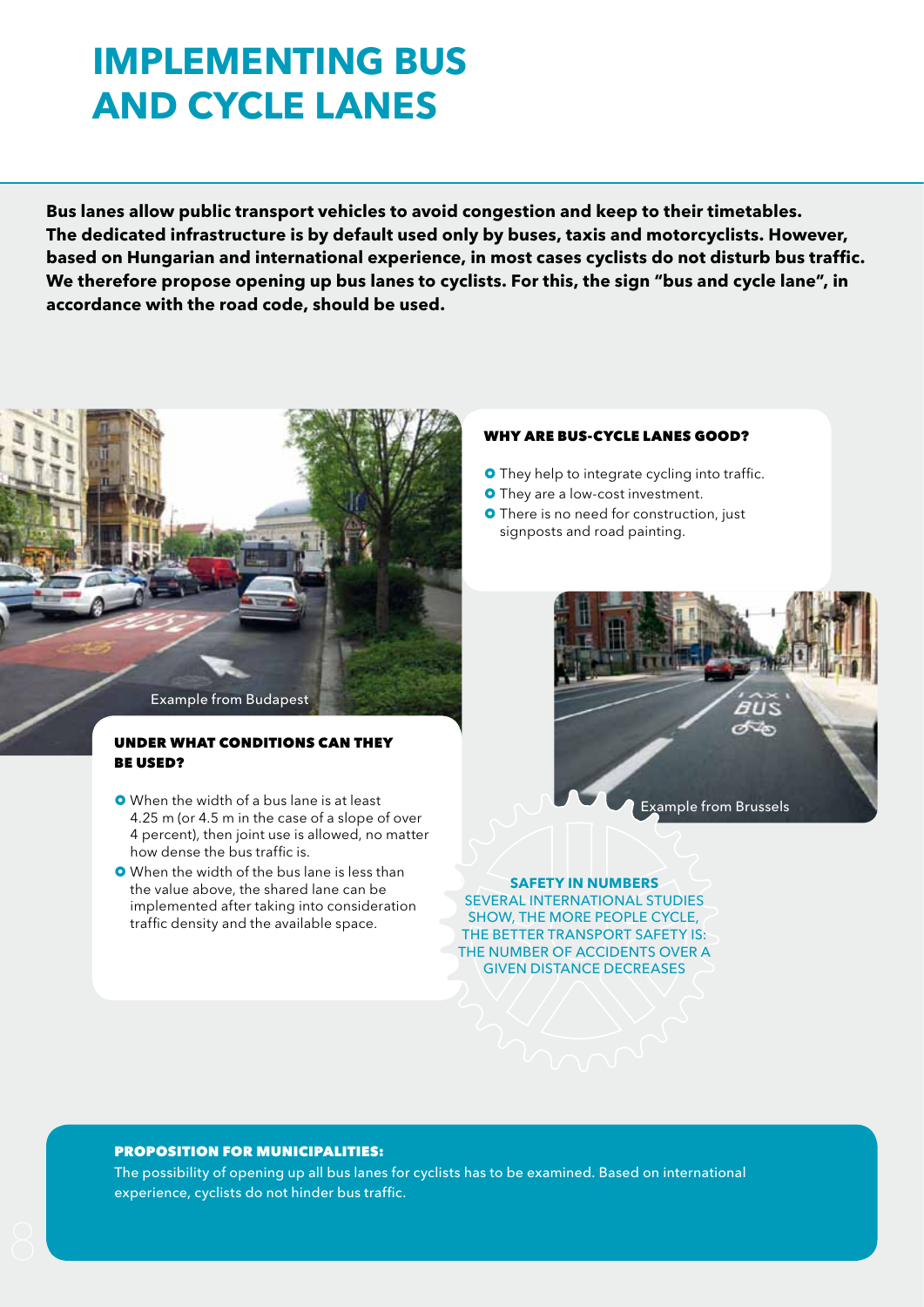### **INSTALLING BIKE PARKS AND MAKING STAIRS ACCESSIBLE**

**Cycling levels won't grow without good parking opportunities. Installing appropriate bike racks not only improves bike security, it enhances the orderliness and image of the street, as instead of relying on benches, trees or posts, cyclists can lock their bikes to racks. The most tried and tested, and thus the most recommended bike rack is the so-called U-rack (basically a U-shaped tube turned upside down).**



#### WHY ARE BIKE RACKS GOOD?

- **O** The image of the street will be more orderly, and street furniture is not damaged by constant locking.
- **O** Bike parking takes far less space than car parking: a single car space can accommodate six to eight bicycles

#### WHERE SHOULD RACKS BE INSTALLED AND WHAT TYPE SHOULD BE USED?

- **O** Any facility attracting significant traffic should have sufficient bike parking capacity.
- **O** Racks must be suitable for parking any type of bicycle.
- **O** It should be possible to lock the frame of the bicycle and at least one wheel.
- **O** The rack must be fixed in order to avoid removal.
- **O** For longer-term parking rain is also a concern.

#### PROPOSITION FOR MUNICIPALITIES:

A long-term, scheduled bicycle parking plan covering the whole area of the settlement should be compiled. Bike-and-ride parking for intermodal transport should be given special consideration. We propose the revision of the parking order and the installation of bicycle parking spaces at the expense of existing car parks.



**To make underpasses or overpasses accessible, a very costeffective solution is available — the so-called bicycle stair ramp. Ramps with two rails can also be used by people pushing prams or trolleys.**

#### WHY ARE CYCLE RAMPS GOOD?

- A big advantage of cycling is quick access, and this advantage can be increased by eliminating detours.
- **O** Ramps can be useful to others, not just cyclists.

#### PROPOSITION FOR MUNICIPALITIES:

If possible, any steps in the settlement should be fitted with bicycle stair ramps so that bicycles can be pushed. Where accessibility is already ensured by other means (e.g. lifts), it is still worth considering installing ramps, which are quicker and simpler to use.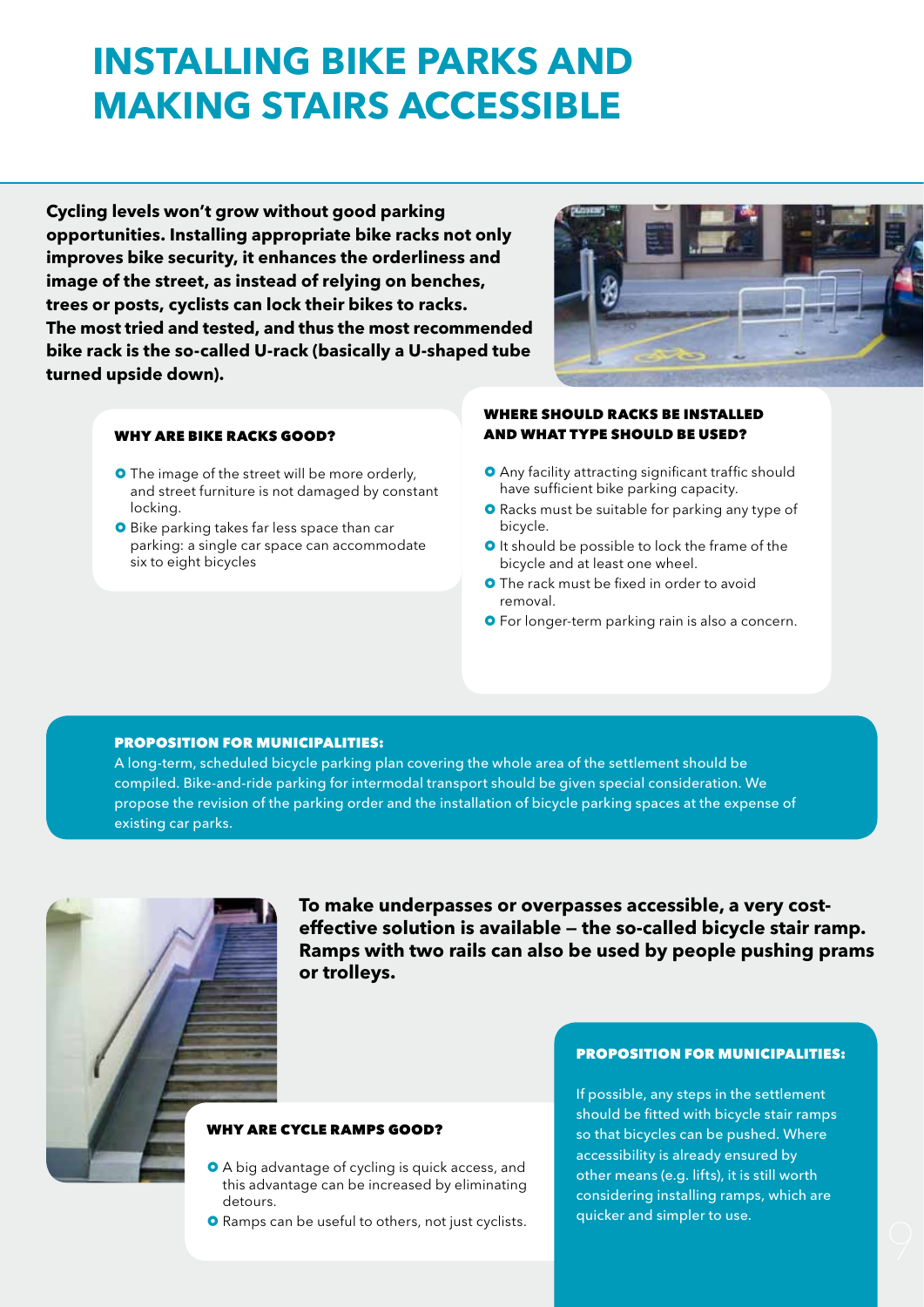### **CYCLE LANEs**

**Cycle lanes are separate traffic lanes dedicated to bicycles, and separated from other traffic by a solid or broken line. By implementing cycle lanes, all participants in traffic can see each other clearly and are less likely to confront unexpected situations. Cycle lane sections marked with a solid line can only be used by cyclists, while merging with car traffic is indicated by a broken line. A cycle lane can be installed by redistributing the width of the existing carriageway, or widening the carriageway if necessary.**

#### WHY ARE CYCLE LANES GOOD?

- **O** On carriageways of sufficient width and conditions, only road markings have to be repainted.
- An optically separated but physically integrated surface dedicated to cyclists allows a quick and unobstructed ride, even when there is congestion.
- **O** In inhabited areas, the number of accidents is significantly lower compared to separated cycle tracks, as participants in the traffic can see each other at all times.
- Cycle lanes prevent pedestrian-cyclist conflicts.
- **O** In built-up areas, cycle lanes can be installed even on roads with multiple lanes, irrespective of the density, content and speed of vehicle traffic. The regulation of cycle lanes can be different country to country (see national design manuals).



#### WHERE ARE CYCLE LANES ADVISABLE?

**O** Where optically separated space for cycling is necessary due to heavy car traffic or where congestion is frequent.

**BOOSTING LOCAL ECONOMY**  ACCORDING TO SURVEYS, CYCLISTS SPEND MORE WHEN SHOPPING THAN MOTORISTS. Merging section of a cycle lane in Budapest

Cycle lane in Budapest

#### PROPOSITION FOR MUNICIPALITIES:

Regulations for parking and goods delivery need to be revised in order to prevent cars from parking in cycle lanes. Lanes that meet the expectations and needs of cyclists should be implemented and placed at a safe distance from the door zone of parked cars.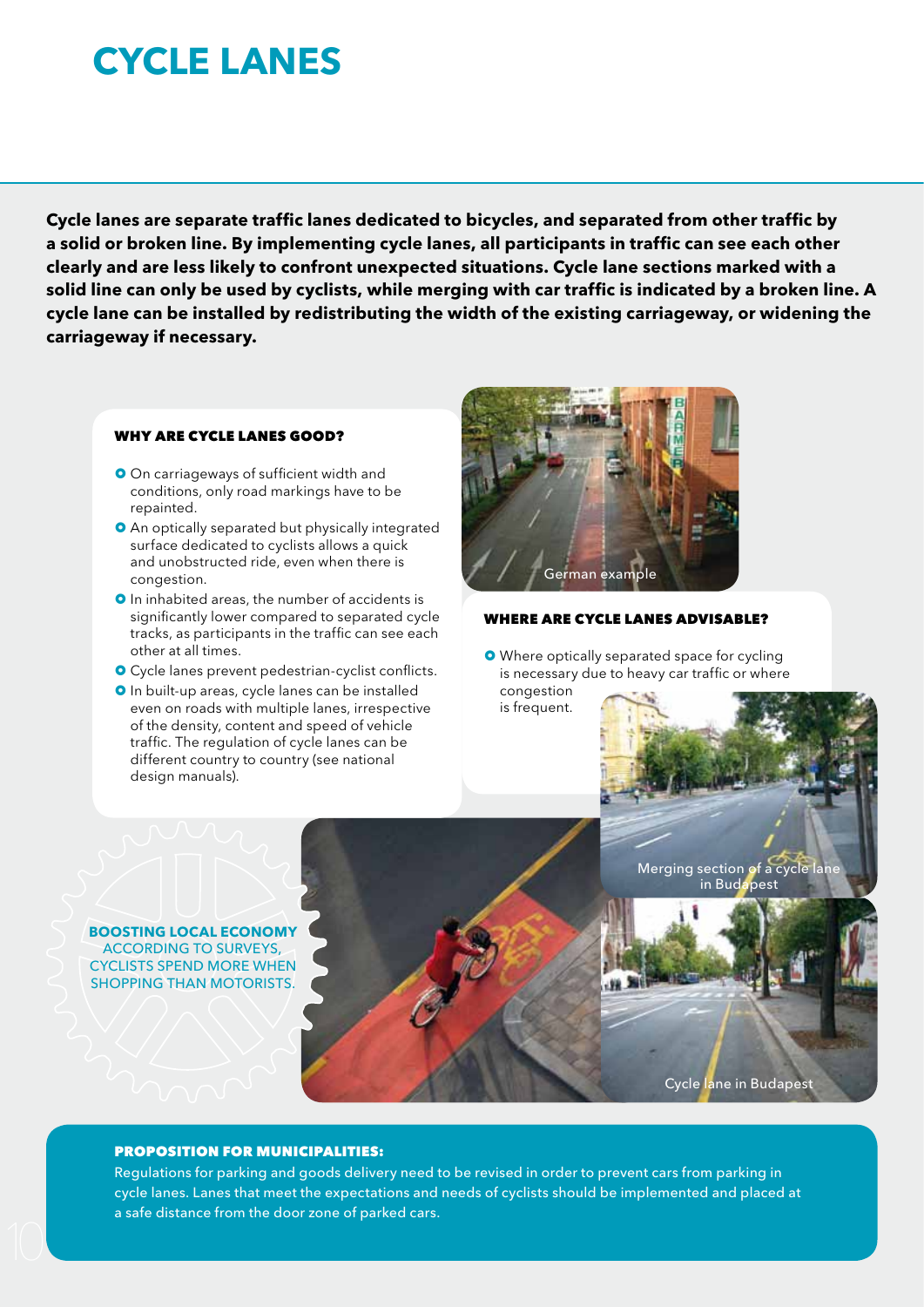# **LET'S ACT TOGETHER FOR CYCLING!**

**The independent status of the Hungarian Cyclists' Club, our extensive membership and our committed paid staff and volunteers allow us to contribute to bicycle-friendly city development and the formation of liveable, better cities. Our strength lies in our cooperation with our professional working groups and local organisations, together we support municipalities. Our professional working groups include volunteers who are skilled and experienced professionals in the fields of transport, communication and marketing. Our local units can connect local experience and needs all over the country. It is always an honour for us when we are contacted to provide professional consultation or civil support. We are also open to closer professional cooperation.**

#### LET'S THINK TOGETHER!

POSSIBLE WAYS to COOPERATe WITH MUNICIPALITIES:

- **O** Cycling Transport Day organising roundtable discussions
- **O** Presenting good examples, identifying possibilities for local application
- **O** Counselling for bicycle-friendly settlement development
- **O** Contributing to concept plans for cycling transport, consultation for study plans
- **O** Assisting in plan conciliation when designing cycling transport facilities
- **O** Issuing professional opinions on the finished plans
- **O** One-time commissioning for the elaboration of a specific measure
- **O** Carrying out demand analysis for cycle parking and cycle transport
- Undertaking BYPAD audits\*

This publication was compiled by the Hungarian Cyclists' Club to offer recommendations to municipalities. The photos are from the public album of the Hungarian Cyclists' Club, and the website of the BICY (www.bicy.it) project.

References: W. Rauch (1995) *Straßen zum Radfahren*, VCÖ (Roads for Cycling)

www.kerekparosklub.hu/szakmanak

Translation by: Orsolya Liptay

Proofreading by: Péter Dalos Emese Dormán Rachel Hideg Greg Spencer



### MEMBERS OF THE TRANSPORT WORKING GROUP OF THE HUNGARIAN CYCLISTS' CLUB ARE AT YOUR DISPOSAL.

MEMBERS OF THE WORKING GROUP:

- **O** are mostly engineers or other professionals who work in the transport field or study transport-related issues;
- **O** are familiar with domestic and international cycling developments, and are continuously studying and updating their knowledge;
- **O** support the development of cycling in their work; and
- **O** use bicycles as their primary mode of transport.

#### **Hungarian Cyclists' Club**

1133 Budapest, Kárpát u. 48. +36 (1) 3150590 Opening hours: H–P: 9:30–15:30, Cs: 9:30–18:00 info@kerekparosklub.hu www.kerekparosklub.hu